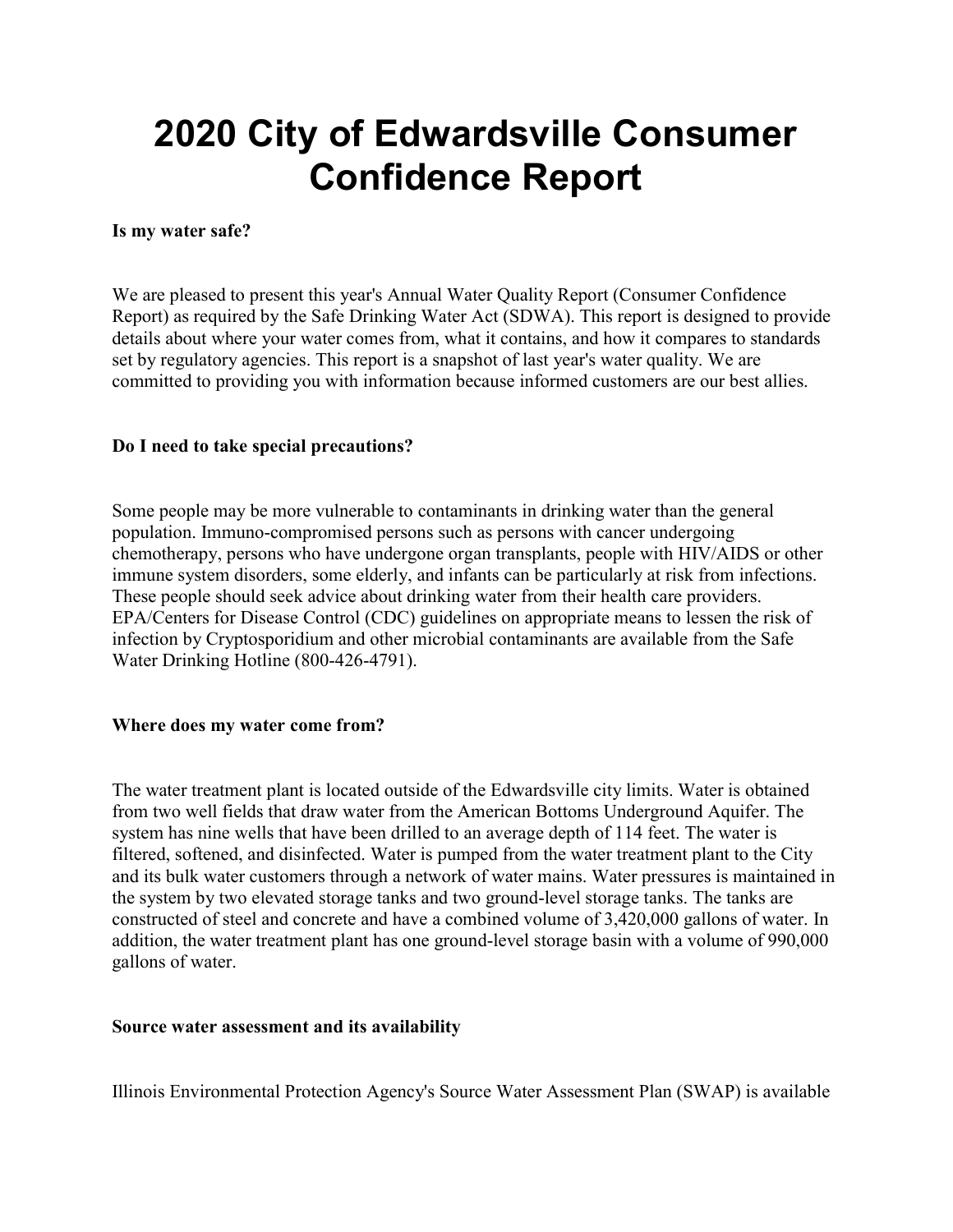at our office. This plan is as assessment of the delineated area around our listed sources through which contaminants, if present, could migrate and reach our source water. It also includes an inventory of potential sources of contamination within the delineated area, and a determination of the water supply's susceptibility to contamination by the identified potential sources.

#### Why are there contaminants in my drinking water?

Drinking water, including bottled water, may reasonably be expected to contain at least small amounts of some contaminants. The presence of contaminants does not necessarily indicate that water poses a health risk. More information about contaminants and potential health effects can be obtained by calling the Environmental Protection Agency's (EPA) Safe Drinking Water Hotline (800-426-4791). The sources of drinking water (both tap water and bottled water) include rivers, lakes, streams, ponds, reservoirs, springs, and wells. As water travels over the surface of the land or through the ground, it dissolves naturally occurring minerals and, in some cases, radioactive material, and can pick up substances resulting from the presence of animals or from human activity:

microbial contaminants, such as viruses and bacteria, that may come from sewage treatment plants, septic systems, agricultural livestock operations, and wildlife; inorganic contaminants, such as salts and metals, which can be naturally occurring or result from urban stormwater runoff, industrial, or domestic wastewater discharges, oil and gas production, mining, or farming; pesticides and herbicides, which may come from a variety of sources such as agriculture, urban stormwater runoff, and residential uses; organic Chemical Contaminants, including synthetic and volatile organic chemicals, which are by-products of industrial processes and petroleum production, and can also come from gas stations, urban stormwater runoff, and septic systems; and radioactive contaminants, which can be naturally occurring or be the result of oil and gas production and mining activities. In order to ensure that tap water is safe to drink, EPA prescribes regulations that limit the amount of certain contaminants in water provided by public water systems. Food and Drug Administration (FDA) regulations establish limits for contaminants in bottled water which must provide the same protection for public health.

### How can I get involved?

The Edwardsville City Council has the decision-making responsibility regarding contractual agreements and expenditure of funds for the water system. You are invited to attend our regularly scheduled City Council meetings, which are held at 7:00 p.m. on the first and third Tuesdays of each month in the City Council Chambers of the Edwardsville City Hall located at 118 Hillsboro Avenue, Edwardsville. Please visit CityofEdwardsville.com for more information on meeting dates and locations.

### Description of Water Treatment Process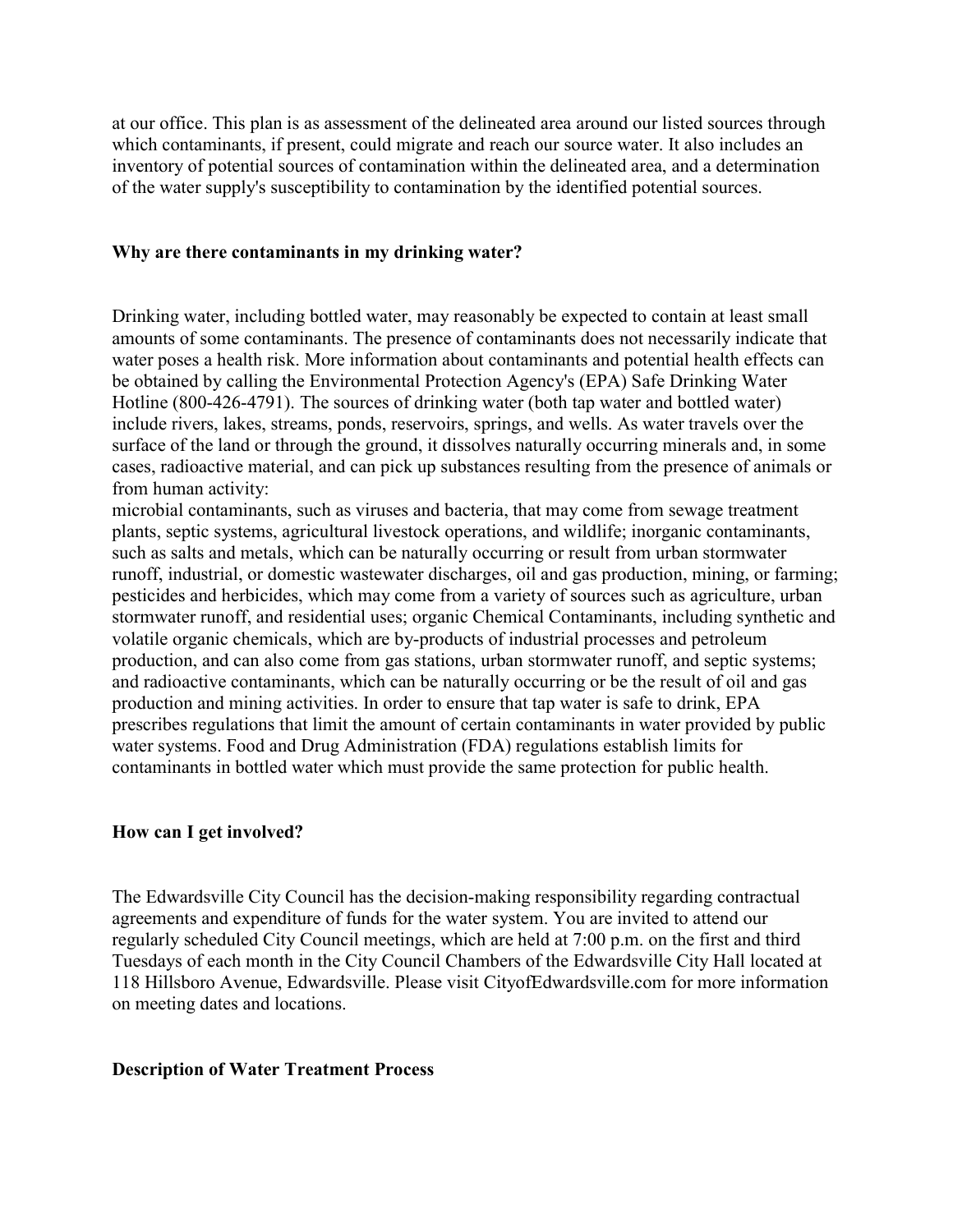Your water is treated by filtration and disinfection. Filtration removes particles suspended in the source water. Particles typically include clays and silts, natural organic matter, iron and manganese, and microorganisms. Your water is also treated by disinfection. Disinfection involves the addition of chlorine or other disinfectants to kill bacteria and other microorganisms (viruses, cysts, etc.) that may be in the water. Disinfection is considered to be one of the major public health advances of the 20th century.

# Water Conservation Tips

Did you know that the average U.S. household uses approximately 400 gallons of water per day or 100 gallons per person per day? Luckily, there are many low-cost and no-cost ways to conserve water. Small changes can make a big difference - try one today and soon it will become second nature.

- Take short showers a 5 minute shower uses 4 to 5 gallons of water compared to up to 50 gallons for a bath.
- Shut off water while brushing your teeth, washing your hair and shaving and save up to 500 gallons a month.
- Use a water-efficient showerhead. They're inexpensive, easy to install, and can save you up to 750 gallons a month.
- Run your clothes washer and dishwasher only when they are full. You can save up to 1,000 gallons a month.
- Water plants only when necessary.
- Fix leaky toilets and faucets. Faucet washers are inexpensive and take only a few minutes to replace. To check your toilet for a leak, place a few drops of food coloring in the tank and wait. If it seeps into the toilet bowl without flushing, you have a leak. Fixing it or replacing it with a new, more efficient model can save up to 1,000 gallons a month.
- Adjust sprinklers so only your lawn is watered. Apply water only as fast as the soil can absorb it and during the cooler parts of the day to reduce evaporation.
- Teach your kids about water conservation to ensure a future generation that uses water wisely. Make it a family effort to reduce next month's water bill!
- Visit www.epa.gov/watersense for more information.

# Cross Connection Control Survey

The purpose of this survey is to determine whether a cross-connection may exist at your home or business. A cross connection is an unprotected or improper connection to a public water distribution system that may cause contamination or pollution to enter the system. We are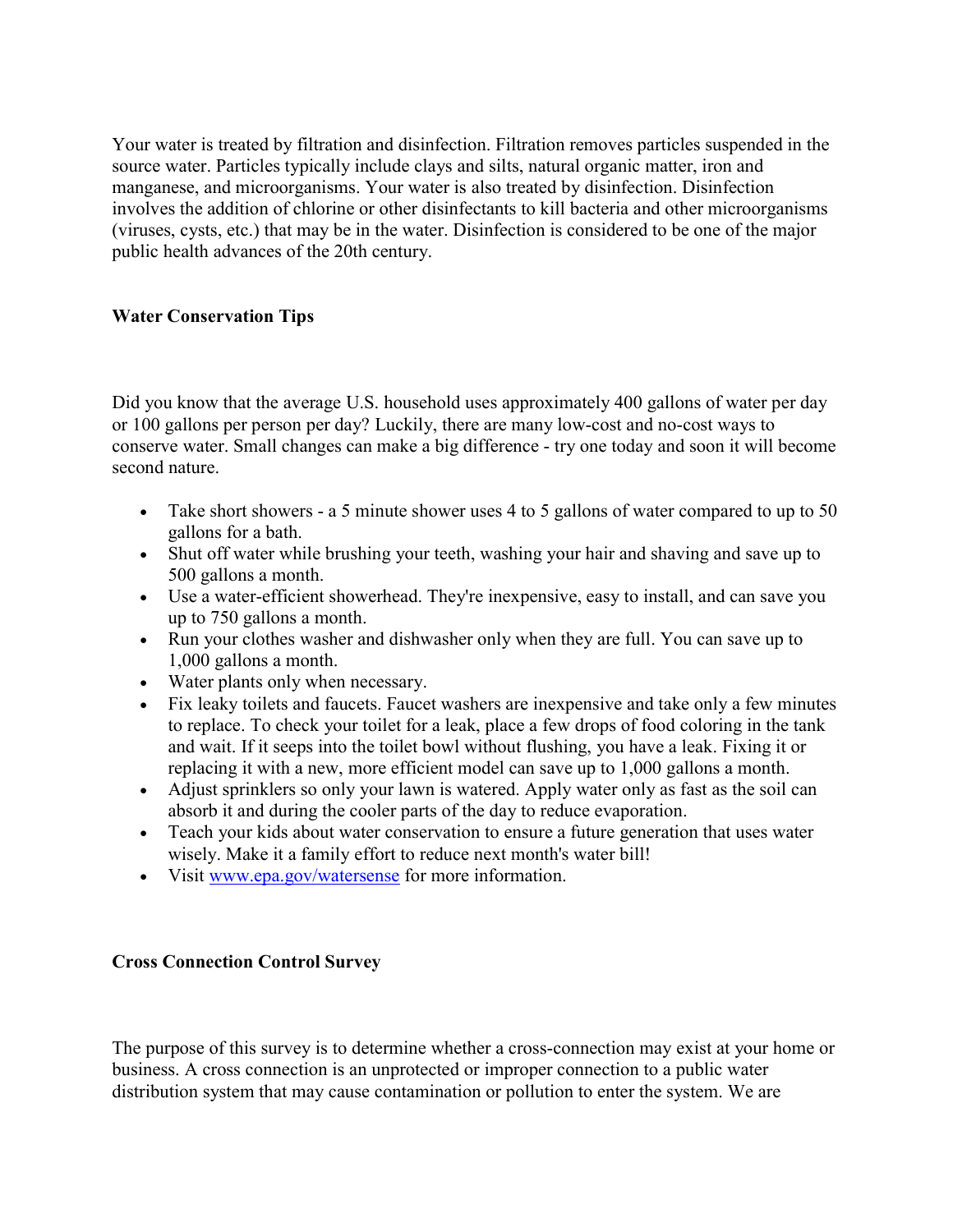responsible for enforcing cross-connection control regulations and insuring that no contaminants can, under any flow conditions, enter the distribution system. If you have any of the devices listed below please contact us so that we can discuss the issue, and if needed, survey your connection and assist you in isolating it if that is necessary.

- Boiler/ Radiant heater (water heaters not included)
- Underground lawn sprinkler system
- Pool or hot tub (whirlpool tubs not included)
- Additional source(s) of water on the property
- Decorative pond
- Watering trough

# Source Water Protection Tips

Protection of drinking water is everyone's responsibility. You can help protect your community's drinking water source in several ways:

- Eliminate excess use of lawn and garden fertilizers and pesticides they contain hazardous chemicals that can reach your drinking water source.
- Pick up after your pets.
- If you have your own septic system, properly maintain your system to reduce leaching to water sources or consider connecting to a public water system.
- Dispose of chemicals properly; take used motor oil to a recycling center.
- Volunteer in your community. Find a watershed or wellhead protection organization in your community and volunteer to help. If there are no active groups, consider starting one. Use EPA's Adopt Your Watershed to locate groups in your community, or visit the Watershed Information Network's How to Start a Watershed Team.
- Organize a storm drain stenciling project with your local government or water supplier. Stencil a message next to the street drain reminding people "Dump No Waste - Drains to River" or "Protect Your Water." Produce and distribute a flyer for households to remind residents that storm drains dump directly into your local water body.

# Additional Information for Lead

If present, elevated levels of lead can cause serious health problems, especially for pregnant women and young children. Lead in drinking water is primarily from materials and components associated with service lines and home plumbing. City of Edwardsville is responsible for providing high quality drinking water, but cannot control the variety of materials used in plumbing components. When your water has been sitting for several hours, you can minimize the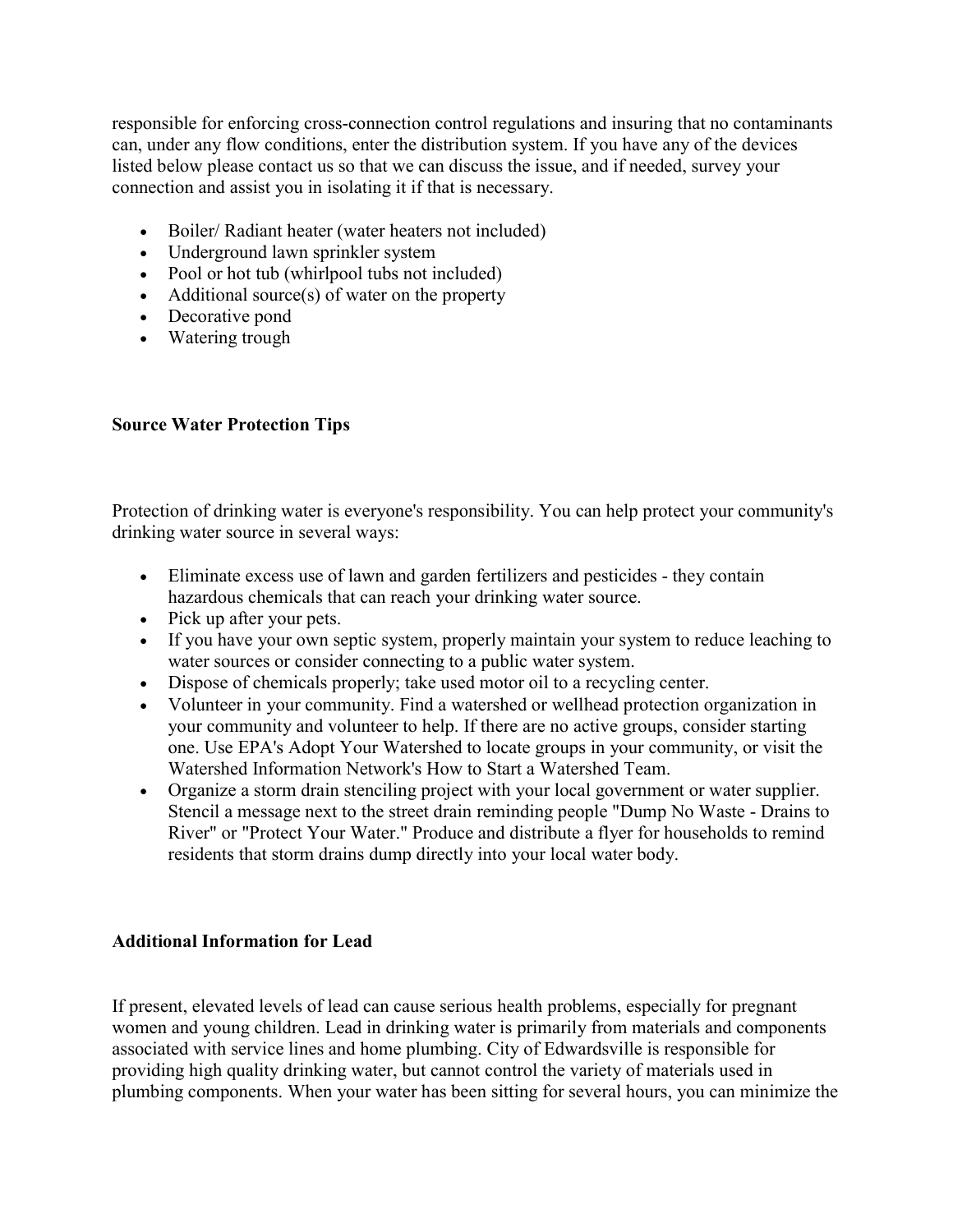potential for lead exposure by flushing your tap for 30 seconds to 2 minutes before using water for drinking or cooking. If you are concerned about lead in your water, you may wish to have your water tested. Information on lead in drinking water, testing methods, and steps you can take to minimize exposure is available from the Safe Drinking Water Hotline or at http://www.epa.gov/safewater/lead.

# Water Quality Data Table

In order to ensure that tap water is safe to drink, EPA prescribes regulations which limit the amount of contaminants in water provided by public water systems. The table below lists all of the drinking water contaminants that we detected during the calendar year of this report. Although many more contaminants were tested, only those substances listed below were found in your water. All sources of drinking water contain some naturally occurring contaminants. At low levels, these substances are generally not harmful in our drinking water. Removing all contaminants would be extremely expensive, and in most cases, would not provide increased protection of public health. A few naturally occurring minerals may actually improve the taste of drinking water and have nutritional value at low levels. Unless otherwise noted, the data presented in this table is from testing done in the calendar year of the report. The EPA or the State requires us to monitor for certain contaminants less than once per year because the concentrations of these contaminants do not vary significantly from year to year, or the system is not considered vulnerable to this type of contamination. As such, some of our data, though representative, may be more than one year old. In this table you will find terms and abbreviations that might not be familiar to you. To help you better understand these terms, we have provided the definitions below the table.

|                                                                                                                   |                                        |                | <b>Detect</b>       | Range      |              |                       |                  |                                                                                                     |
|-------------------------------------------------------------------------------------------------------------------|----------------------------------------|----------------|---------------------|------------|--------------|-----------------------|------------------|-----------------------------------------------------------------------------------------------------|
| <b>Contaminants</b>                                                                                               | <b>MCLG</b><br>0r<br><b>MRDLG MRDL</b> | MCL,<br>TT, or | In<br>Your<br>Water |            | $Low$   High | <b>Sample</b><br>Date | <b>Violation</b> | <b>Typical Source</b>                                                                               |
| Disinfectants & Disinfection By-Products                                                                          |                                        |                |                     |            |              |                       |                  |                                                                                                     |
| (There is convincing evidence that addition of a disinfectant is necessary for control of microbial contaminants) |                                        |                |                     |            |              |                       |                  |                                                                                                     |
| Chlorine (as Cl2)<br>(ppm)                                                                                        | $\overline{4}$                         | 4              | 1.2                 | <b>NA</b>  | <b>NA</b>    | 2020                  | No               | Water additive used to control<br>microbes                                                          |
| Haloacetic Acids<br>$(HAA5)$ (ppb)                                                                                | NA                                     | 60             | 9                   | 6.8        | 9            | 2020                  | No               | By-product of drinking water<br>chlorination                                                        |
| TTHMs [Total<br>Trihalomethanes]<br>(ppb)                                                                         | <b>NA</b>                              | 80             | 32                  | 24.36 32.2 |              | 2020                  | No               | By-product of drinking water<br>disinfection                                                        |
| <b>Inorganic Contaminants</b>                                                                                     |                                        |                |                     |            |              |                       |                  |                                                                                                     |
| Barium (ppm)                                                                                                      | 2                                      | $\overline{2}$ | .085                | <b>NA</b>  | <b>NA</b>    | 2020                  | N <sub>0</sub>   | Discharge of drilling wastes;<br>Discharge from metal<br>refineries; Erosion of natural<br>deposits |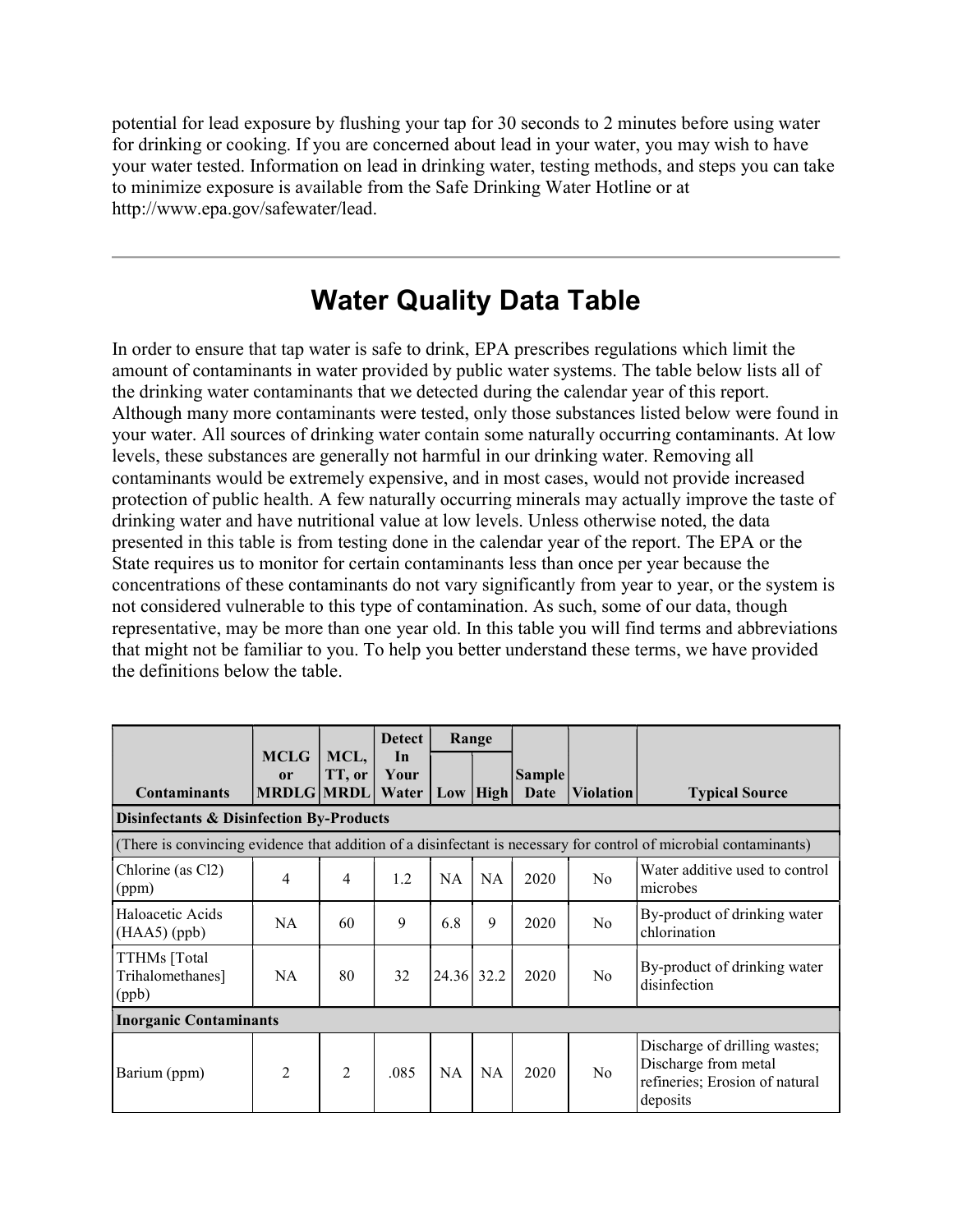|                                                 |  |                                                   |    |                | <b>Detect</b>       | Range                 |            |                                                  |                      |                                                                                                                                       |
|-------------------------------------------------|--|---------------------------------------------------|----|----------------|---------------------|-----------------------|------------|--------------------------------------------------|----------------------|---------------------------------------------------------------------------------------------------------------------------------------|
| <b>Contaminants</b>                             |  | <b>MCLG</b><br><sub>or</sub><br><b>MRDLG MRDL</b> |    | MCL,<br>TT, or | In<br>Your<br>Water |                       | $Low$ High | <b>Sample</b><br>Date                            | <b>Violation</b>     | <b>Typical Source</b>                                                                                                                 |
| Fluoride (ppm)                                  |  | 4                                                 |    | $\overline{4}$ | .434                | <b>NA</b>             | <b>NA</b>  | 2020                                             | No                   | Erosion of natural deposits;<br>Water additive which<br>promotes strong teeth;<br>Discharge from fertilizer and<br>aluminum factories |
| Nitrate [measured as<br>Nitrogen] (ppm)         |  | 10                                                |    | 10             | $\mathbf{1}$        | <b>NA</b>             | <b>NA</b>  | 2020                                             | No                   | Runoff from fertilizer use;<br>Leaching from septic tanks,<br>sewage; Erosion of natural<br>deposits                                  |
| Sodium (optional)<br>(ppm)                      |  | NA                                                |    |                | 130                 | <b>NA</b>             | <b>NA</b>  | 2020                                             | No                   | Erosion of natural deposits;<br>Leaching                                                                                              |
| <b>Radioactive Contaminants</b>                 |  |                                                   |    |                |                     |                       |            |                                                  |                      |                                                                                                                                       |
| Alpha emitters<br>(pCi/L)                       |  | $\theta$                                          |    | 15             | 1.54                | <b>NA</b>             | <b>NA</b>  | 2020                                             | No                   |                                                                                                                                       |
| Radium (combined<br>226/228) (pCi/L)            |  | $\theta$                                          |    | 5              | .215                | <b>NA</b>             | <b>NA</b>  | 2020                                             | No                   | Erosion of natural deposits                                                                                                           |
| <b>Contaminants</b>                             |  | <b>MCLG AL</b>                                    |    |                | Your<br>Water       | <b>Sample</b><br>Date |            | # Samples<br><b>Exceeding</b><br>AI <sub>1</sub> | <b>Exceeds</b><br>AI | <b>Typical Source</b>                                                                                                                 |
| <b>Inorganic Contaminants</b>                   |  |                                                   |    |                |                     |                       |            |                                                  |                      |                                                                                                                                       |
| Copper - action level at<br>consumer taps (ppm) |  | 1.3                                               |    | 1.3            | .67                 | 2020                  |            |                                                  | N <sub>o</sub>       | Corrosion of household<br>plumbing systems; Erosion of<br>natural deposits                                                            |
| Lead - action level at<br>consumer taps (ppb)   |  | $\theta$                                          | 15 |                | $\theta$            | 2020                  |            |                                                  | No                   | Corrosion of household<br>plumbing systems; Erosion of<br>natural deposits                                                            |

# Additional Contaminants

In an effort to insure the safest water possible the State has required us to monitor some contaminants not required by Federal regulations. Of those contaminants only the ones listed below were found in your water.

| <b>Contaminants</b> | <b>State</b><br>MCL | Your<br>Water             | <i><u><b>IViolation</b></u></i> | <b>Explanation and Comment</b>                                                                                                   |
|---------------------|---------------------|---------------------------|---------------------------------|----------------------------------------------------------------------------------------------------------------------------------|
| Manganese           |                     | $150$ ppb $\vert$ 4.6 ppb | N <sub>o</sub>                  | This contaminant is not currently regulated by the USEPA.<br>However, the state regulates. Source - Erosion of natural deposits. |